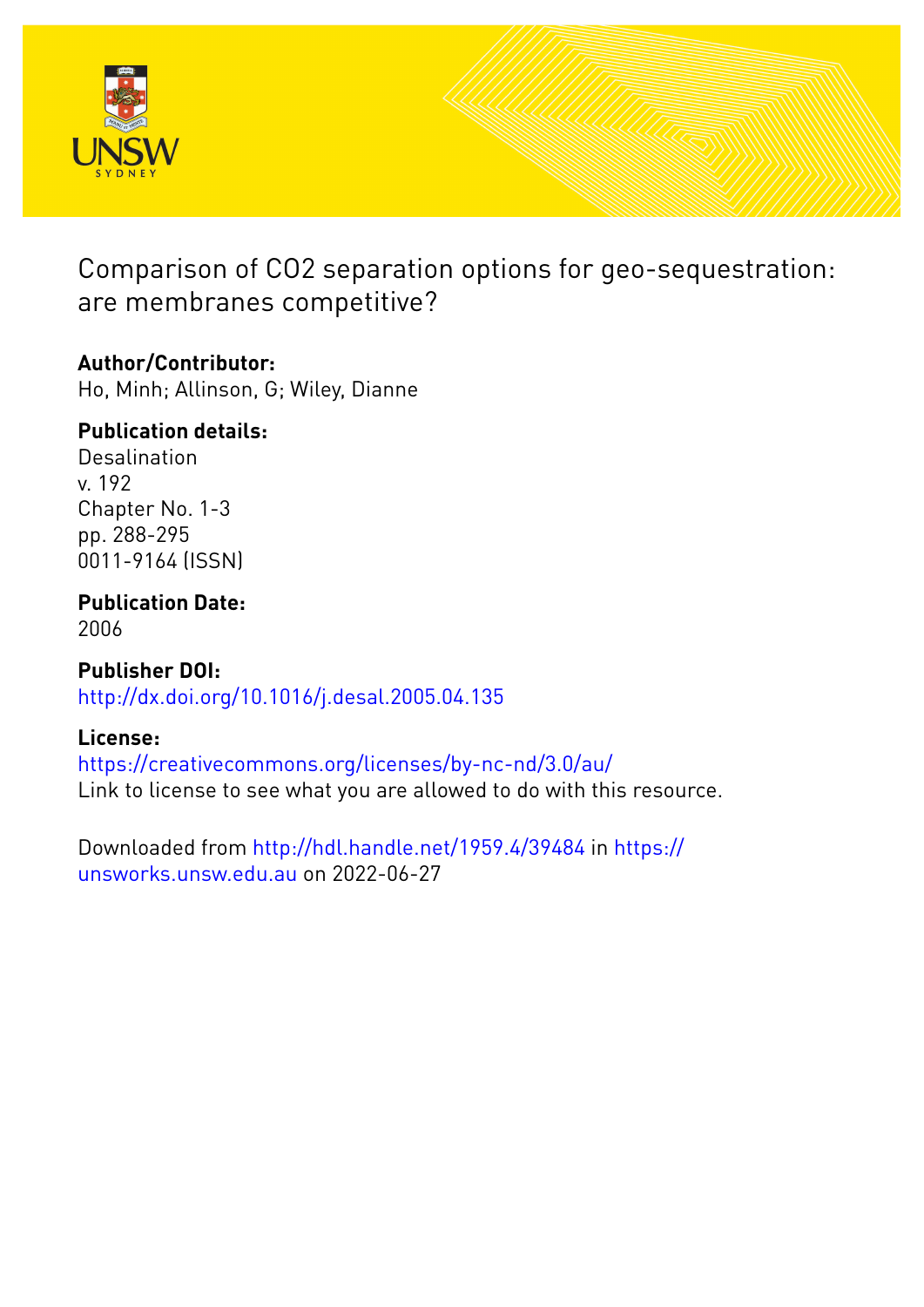## **COMPARISON OF CO2 SEPARATION OPTIONS FOR GEO-SEQUESTRATION: ARE MEMBRANES COMPETIVE?**

### Minh T. Ho<sup>1,3</sup>, Guy Allinson<sup>2,3</sup>, Dianne E. Wiley<sup>1,3</sup>

*1. UNESCO Centre for Membrane Science and Technology, The University of New South Wales, Anzac Parade, NSW, Australia 2052, Tel: 61-2-9385 4339, Email: [minh.ho@student.unsw.edu.au](mailto:minh.ho@student.unsw.edu.au)*

*2.* School of Petroleum Engineering, The University of New South Wales, Australia

3. *Australian Cooperative Research Centre for Greenhouse Gas Technology (CO2CRC)*

#### **Introduction**

With the growing international concern over the issue of global warming, geological sequestration of  $CO<sub>2</sub>$  is becoming an increasingly favoured option as a greenhouse mitigation option. Previous studies examining the economic feasibility of  $CO_2$  capture and storage have shown that the recovery step for  $CO_2$  can account for up to 70% of the total mitigation cost, and can range from \$35/tonne  $CO_2$  avoided to \$264/tonne  $CO_2$  avoided [1]. For CO<sub>2</sub> recovery from low pressure, high temperature systems such as coal fired power plant flue gases, the [cap](#page-2-0)ture cost using gas separation membranes may range from \$45/tonne  $CO<sub>2</sub>$  avoided to \$98/tonne  $CO<sub>2</sub>$  avoided [\[2\].](#page-2-1)

In this study, the economics of separating  $CO<sub>2</sub>$  from multiple greenhouse emission sources by a range of technologies including polymeric gas separation membranes, amine chemical absorption and pressure swing adsorption has been investigated. The sources include both low-pressure coal fired power stations, high-pressure gas fired power stations and other industrial processes. The aim of this study is to understand the cost variations and processing challenges that exist for full implementation of  $CO<sub>2</sub>$  capture and storage.

#### **Method**

Using a mathematical process and economic model [3] developed by the University of New South Wales for the Australian Cooperative Research Centre for Gree[nho](#page-2-2)use Gas Technology (CO2CRC), the capture cost for recovering the feed gas  $CO<sub>2</sub>$  was examined for polymeric gas separation membranes, amine chemical absorption and pressure swing adsorption. For the membrane system, various commercially available polymeric membranes were examined in single, multi-stage and hybrid configurations.

The economic analysis for this study includes not only the costs for capture, but also costs of storage, permitting a full comparison of 'end-to-end' sequestration costs. The economic model allows for the estimation of cost for capture and storage for any source of  $CO<sub>2</sub>$  emission to one of the 64 geological storage sites in Australia. The model includes factors to account for source gas composition and operating parameters, transport compression, pipeline and storage facilities. The total capital, operating, annualised costs, as well as the geo-sequestration mitigation cost taken as  $\frac{1}{2}$  /tonne CO<sub>2</sub> avoided is determined for each case study. In this paper, the storage sites for all sources were assumed to be located offshore.

#### **Results**

The analyses shows that considerable  $CO<sub>2</sub>$  removal rates of up to 90% using gas separation membranes can be achieved, and the economic competitiveness depends on both the membrane characteristics and characteristics of the feed gas. For low-pressure systems, utilisation of reduced trans-membrane pressure through improvements to the selectivity and permeability of the membrane can improve the capture cost to a level comparable to other low cost traditional technologies such as amine absorption or pressure swing adsorption. For example, doubling of the selectivity and permeability of 'typical' commercial membranes towards  $CO<sub>2</sub>$  can reduce the total mitigation cost by up to five percent as shown in Figure 1.